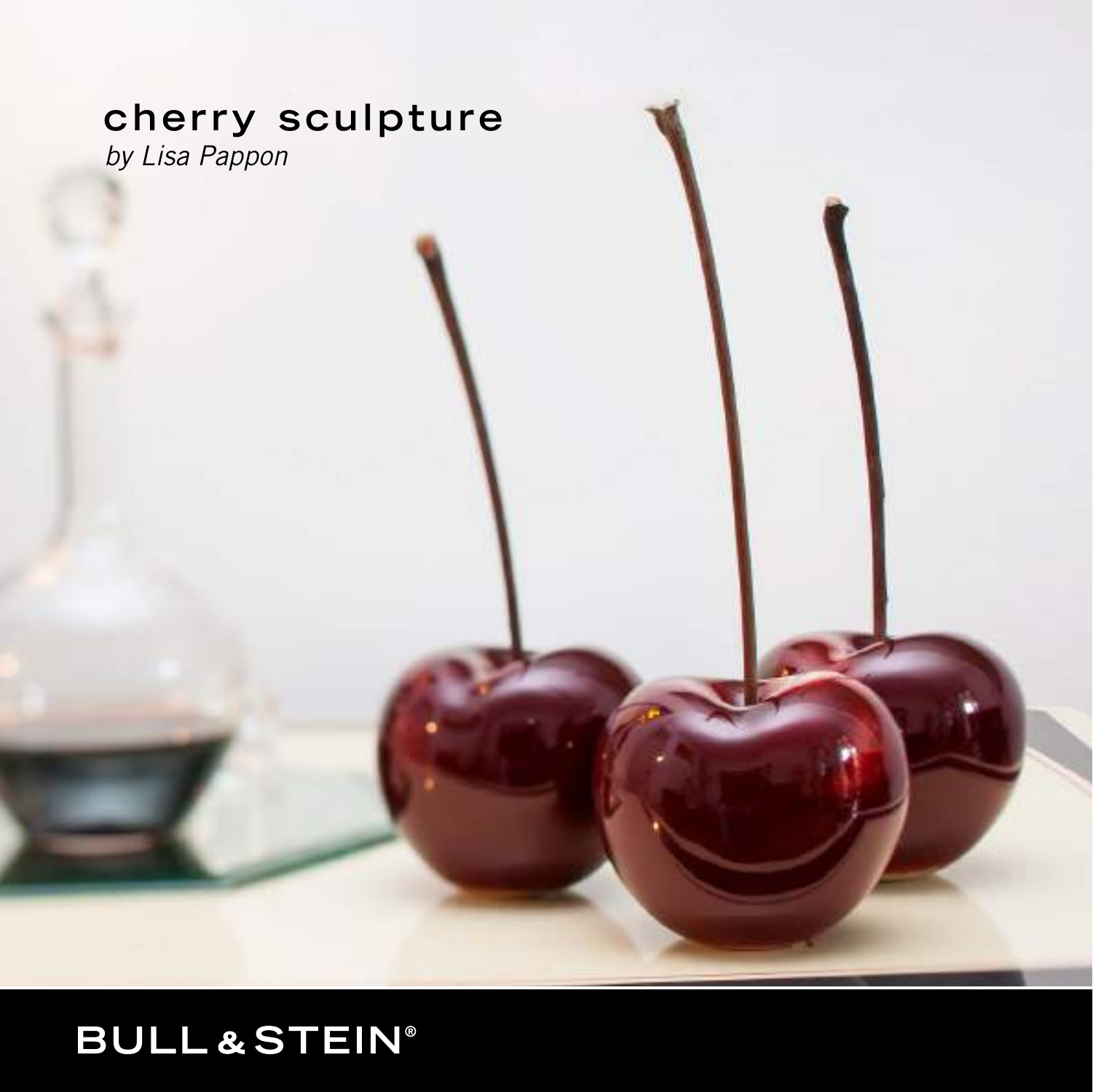



**PORCELAIN** *INDOOR / OUTDOOR / NON FROSTPROOF | BORDEAUX*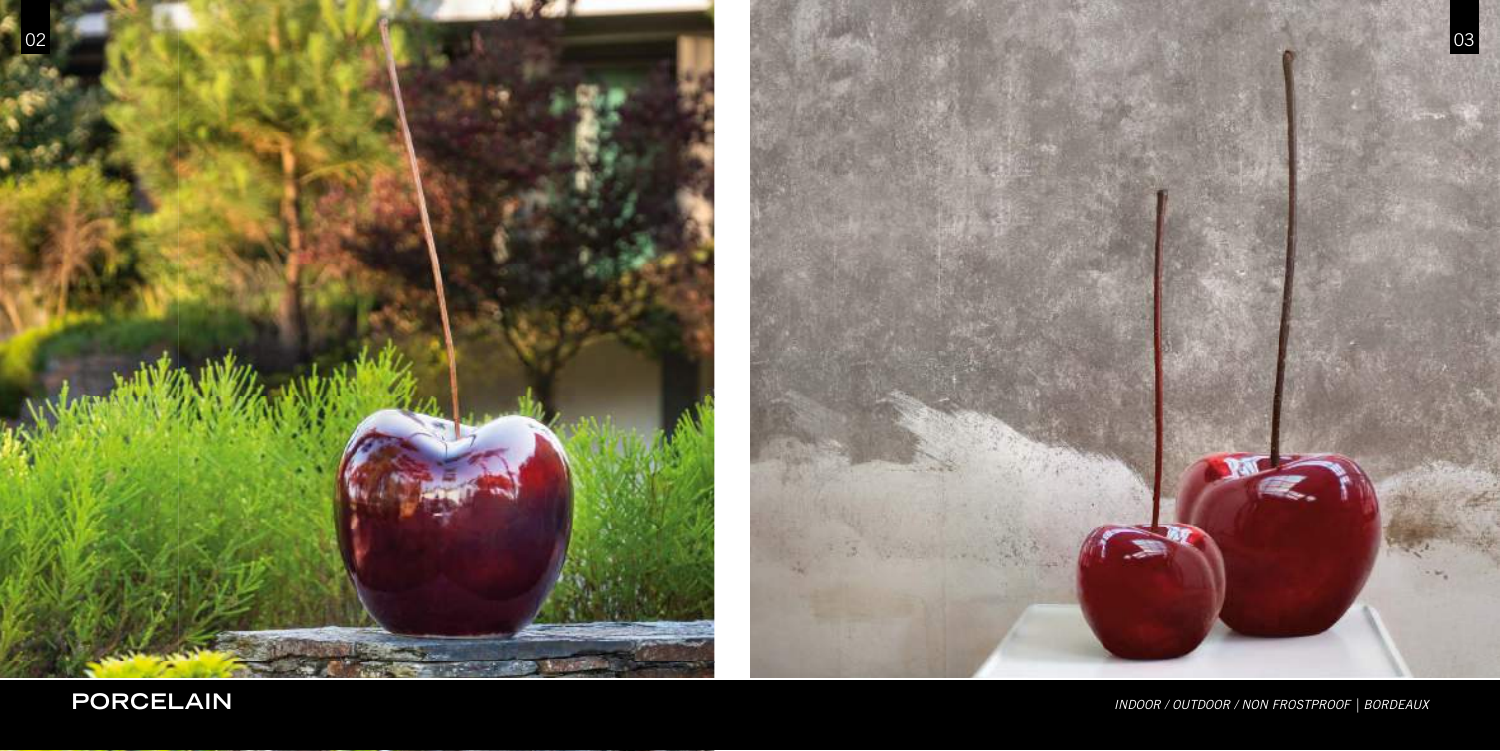

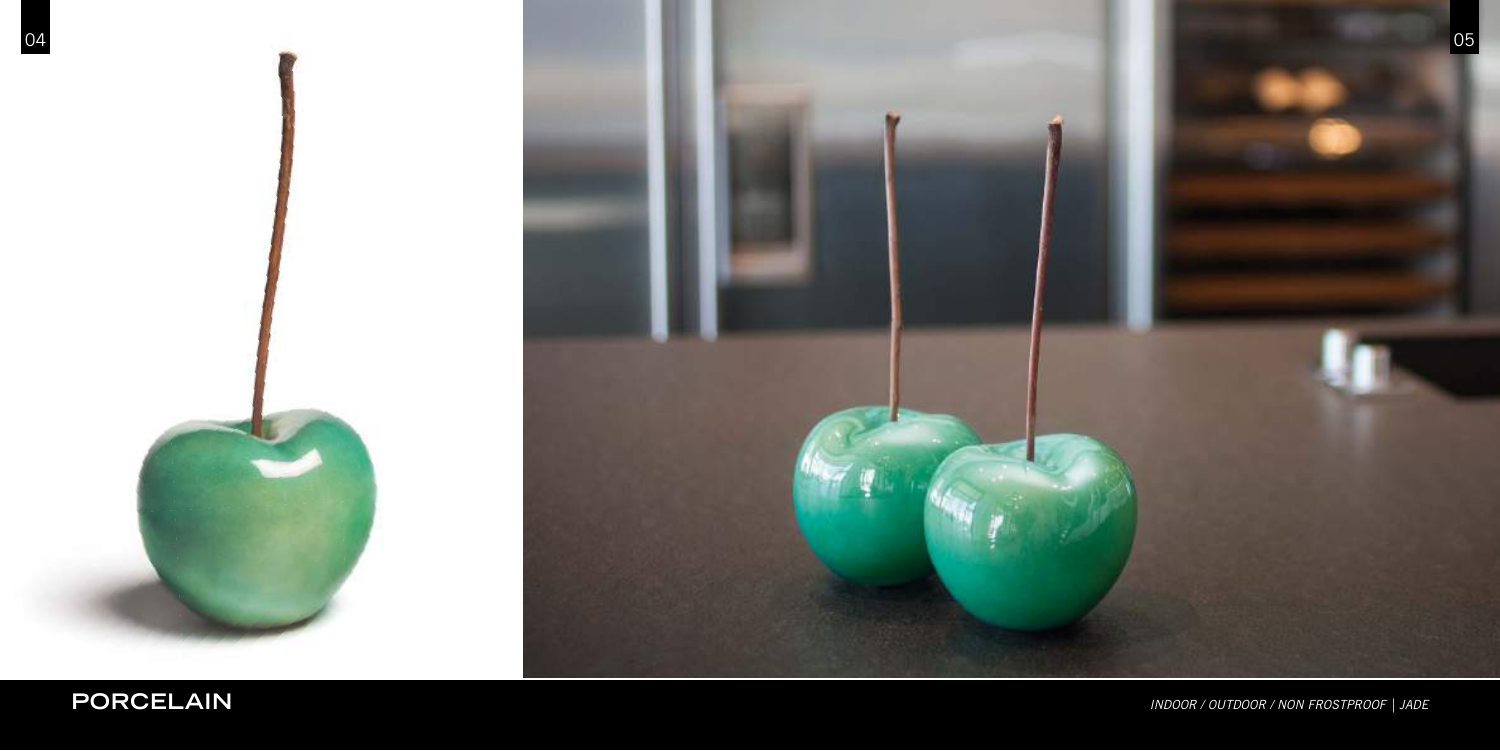**medium plus**  Ø 12 cm | H 11 cm (H 30 cm incl. stem) | 0,6 kg Ø 4.7 in | H 4.3 in (H 11.8 in incl. stem) | 1.5 lb





**bordeaux**

**jade** 

## **PORCELAIN**

*INDOOR / OUTDOOR / NON FROSTPROOF / PORCELAIN*



**PORCELAIN** *INDOOR / OUTDOOR / NON FROSTPROOF | MIDNIGHT-BLUE*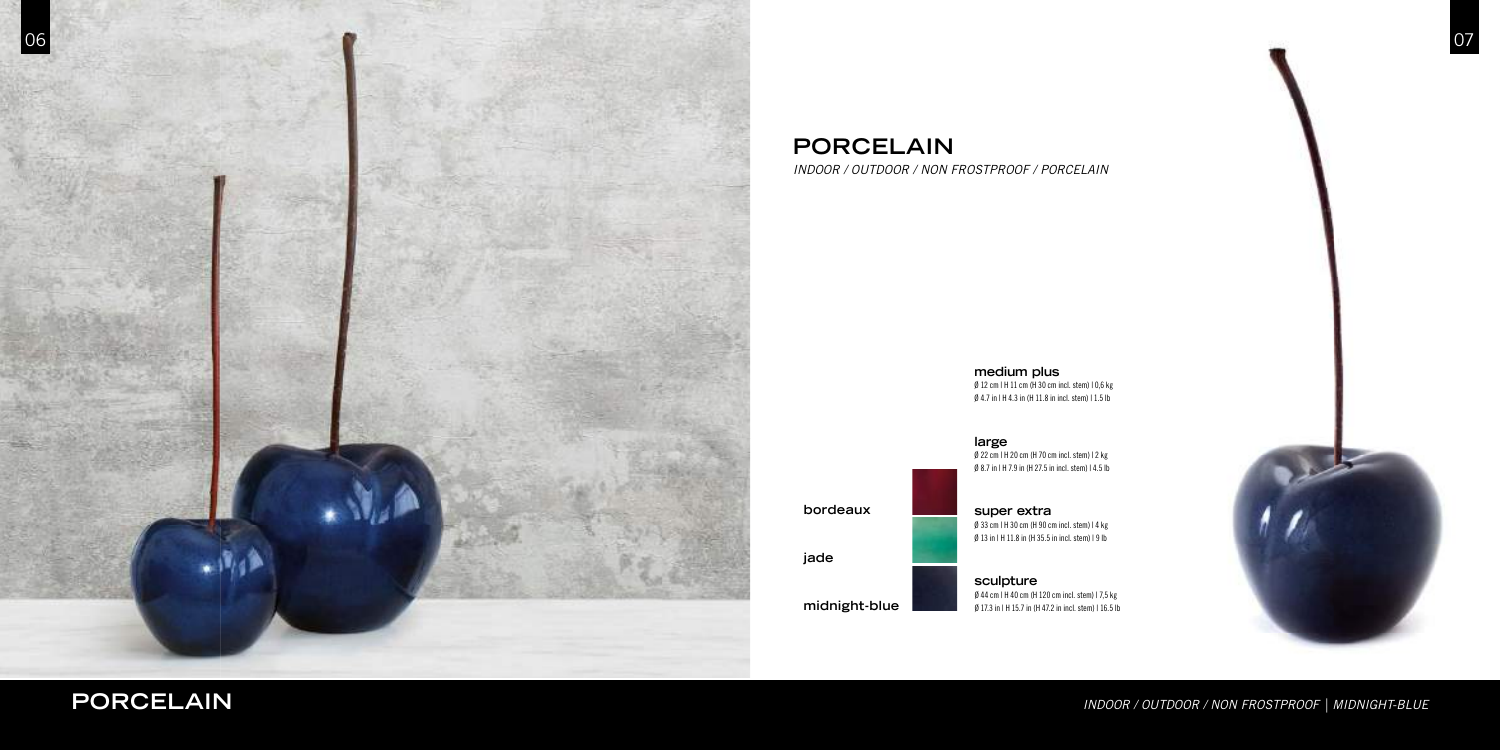**medium plus** ceramic Ø 12 cm | H 12,5 cm (H 31 cm incl. stem) | 0,7 kg Ø 4.7 in | H 4.9 in (H 12.2 in incl. stem) | 1.5 lb

**super extra** ceramic / fibre-resin Ø 33 cm | H 30 cm (H 90 cm incl. stem) | 6 kg Ø 13 in | H 11.8 in (H 35.5 in incl. stem) | 13 lb

**large** ceramic Ø 22 cm | H 21 cm (H 70 cm incl. stem) | 2,6 kg Ø 8.7 in | H 8.3 in (H 27.5 in incl. stem) | 6 lb

**sculpture ceramic** / fibre-resin Ø 50 cm | H 50 cm (H 130 cm incl. stem) | 12,7 kg Ø 19.7 in | H 19.7 in (H 51.2 in incl. stem) | 28 lb

giant fibre-resin Ø 80 cm | H 76 cm (H 230 cm incl. cast-resin/metal stem (stem made of two screwable parts | upper part L 92 cm | lower part L 91 cm) | 40 kg Ø 31.5 in | H 29.9 in (H 90.5 in incl. cast-resin/metal stem (stem made of two screwable parts | upper part L 36 in | lower part L 31 in) | 88 lb

### **double giant** fibre-resin

**mini** sixpack | ceramic Ø 5,5 cm | H 4,5 cm (H 14 cm incl. stem) | 0,4 kg  $\emptyset$  2.2 in | H 1.8 in (H 5.5 in incl. stem) | 1 lb

**medium plus** ceramic Ø 12 cm | H 12,5 cm (H 31 cm incl. stem) | 0,7 kg Ø 4.7 in | H 4.9 in (H 12.2 in incl. stem) | 1.5 lb

**super extra** ceramic / fibre-resin Ø 33 cm | H 30 cm (H 90 cm incl. stem) | 6 kg Ø 13 in | H 11.8 in (H 35.5 in incl. stem) | 13 lb

**sculpture ceramic** / fibre-resin Ø 50 cm | H 50 cm (H 130 cm incl. stem) | 12,7 kg Ø 19.7 in | H 19.7 in (H 51.2 in incl. stem) | 28 lb

giant fibre-resin

Ø 120 cm | H 110 cm (H 307 cm incl. cast-resin/metal stem | stem made of two screwable parts | upper part L 117 cm | lower part L 130 cm) | 100 kg Ø 46.8 in | H 43 in (H 121 in incl. cast-resin/metal stem | stem made of two screwable parts | upper part L 46 in | lower part L 51 in) | 220 lb

**gold plated**

### **silver plated**

**mini** sixpack | ceramic Ø 5,5 cm | H 4,5 cm (H 14 cm incl. stem) | 0,4 kg  $\emptyset$  2.2 in | H 1.8 in (H 5.5 in incl. stem) | 1 lb

> **large** ceramic Ø 22 cm | H 21 cm (H 70 cm incl. stem) | 2,6 kg Ø 8.7 in | H 8.3 in (H 27.5 in incl. stem) | 6 lb

Ø 80 cm | H 76 cm (H 230 cm incl. cast-resin/metal stem (stem made of two screwable parts I upper part L 92 cm I lower part L 91 cm) I 40 kg Ø 31.5 in | H 29.9 in (H 90.5 in incl. cast-resin/metal stem (stem made of two screwable parts | upper part L 36 in | lower part L 31 in) | 88 lb

Ø 120 cm | H 110 cm (H 307 cm incl. cast-resin/metal stem | stem made of two screwable parts | upper part L 117 cm | lower part L 130 cm) | 100 kg Ø 46.8 in | H 43 in (H 121 in incl. cast-resin/metal stem | stem made of two screwable parts | upper part L 46 in | lower part L 51 in) | 220 lb

INDOOR **black velvet matte**

INDOOR **hot magenta rosé** 

INDOOR / OUTDOOR **lapis lazuli blue** 

INDOOR **red velvet matte** 

INDOOR



lapis lazuli blue

### **double giant** fibre-resin



## **GOLD - SILVER - PLATED** *INDOOR | CERAMIC / FIBRE-RESIN* **VELVET MATTE** *INDOOR / OUTDOOR | CERAMIC / FIBRE-RESIN*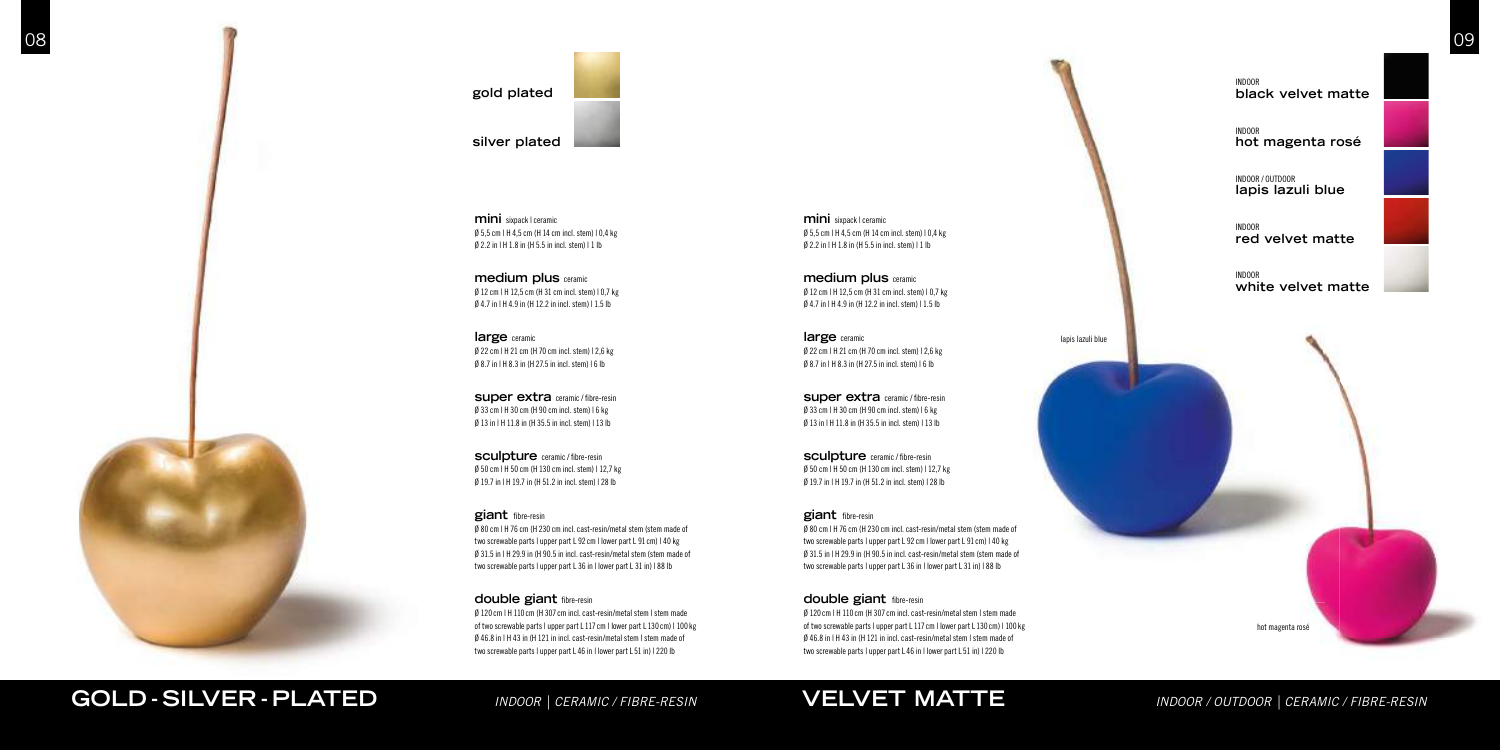### **medium plus**

Ø 12 cm | H 12,5 cm (H 31 cm incl. stem) | 0,7 kg Ø 4.7 in | H 4.9 in (H 12.2 in incl. stem) | 1.5 lb

## **super extra**

Ø 33 cm | H 30 cm (H 90 cm incl. stem) | 6 kg Ø 13 in | H 11.8 in (H 35.5 in incl. stem) | 13 lb

### **sculpture**  Ø 50 cm | H 50 cm (H 130 cm incl. stem) | 12,7 kg Ø 19.7 in | H 19.7 in (H 51.2 in incl. stem) | 28 lb

### **giant**

Ø 80 cm | H 76 cm (H 230 cm incl. cast-resin/metal stem (stem made of two screwable parts | upper part L 92 cm | lower part L 91 cm) | 40 kg Ø 31.5 in | H 29.9 in (H 90.5 in incl. cast-resin/metal stem (stem made of two screwable parts | upper part L 36 in | lower part L 31 in) | 88 lb

### **double giant**

Ø 120 cm | H 110 cm (H 307 cm incl. cast-resin/metal stem | stem made of two screwable parts | upper part L 117 cm | lower part L 130 cm) | 100 kg Ø 46.8 in | H 43 in (H 121 in incl. cast-resin/metal stem | stem made of two screwable parts | upper part L 46 in | lower part L 51 in) | 220 lb



## **ELEMENTARY COLOURS**

*INDOOR / OUTDOOR / FROSTPROOF | FIBRE-RESIN*



# **ELEMENTARY COLOURS | FIBRE-RESIN** *INDOOR / OUTDOOR / FROSTPROOF*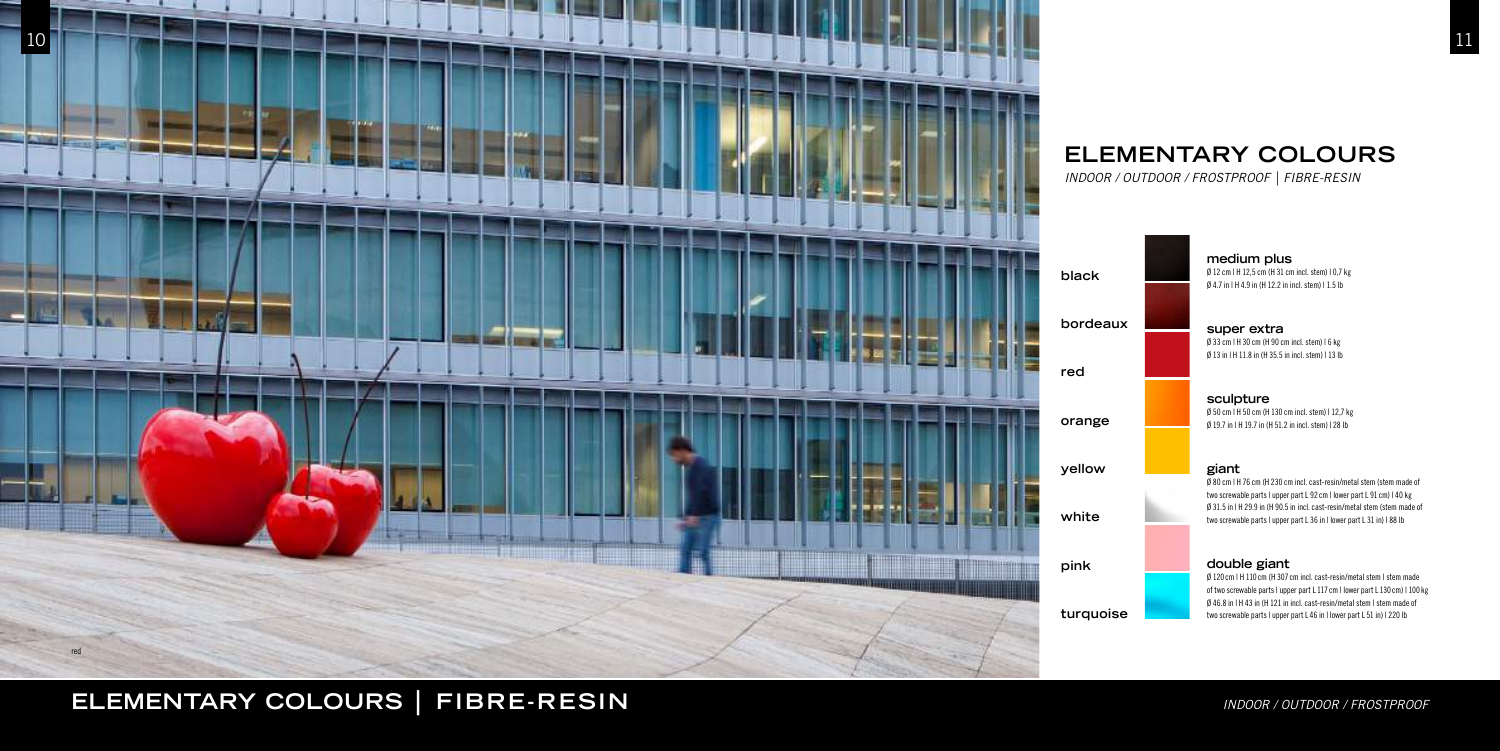

# **ELEMENTARY COLOURS | FIBRE-RESIN** *INDOOR / OUTDOOR / FROSTPROOF*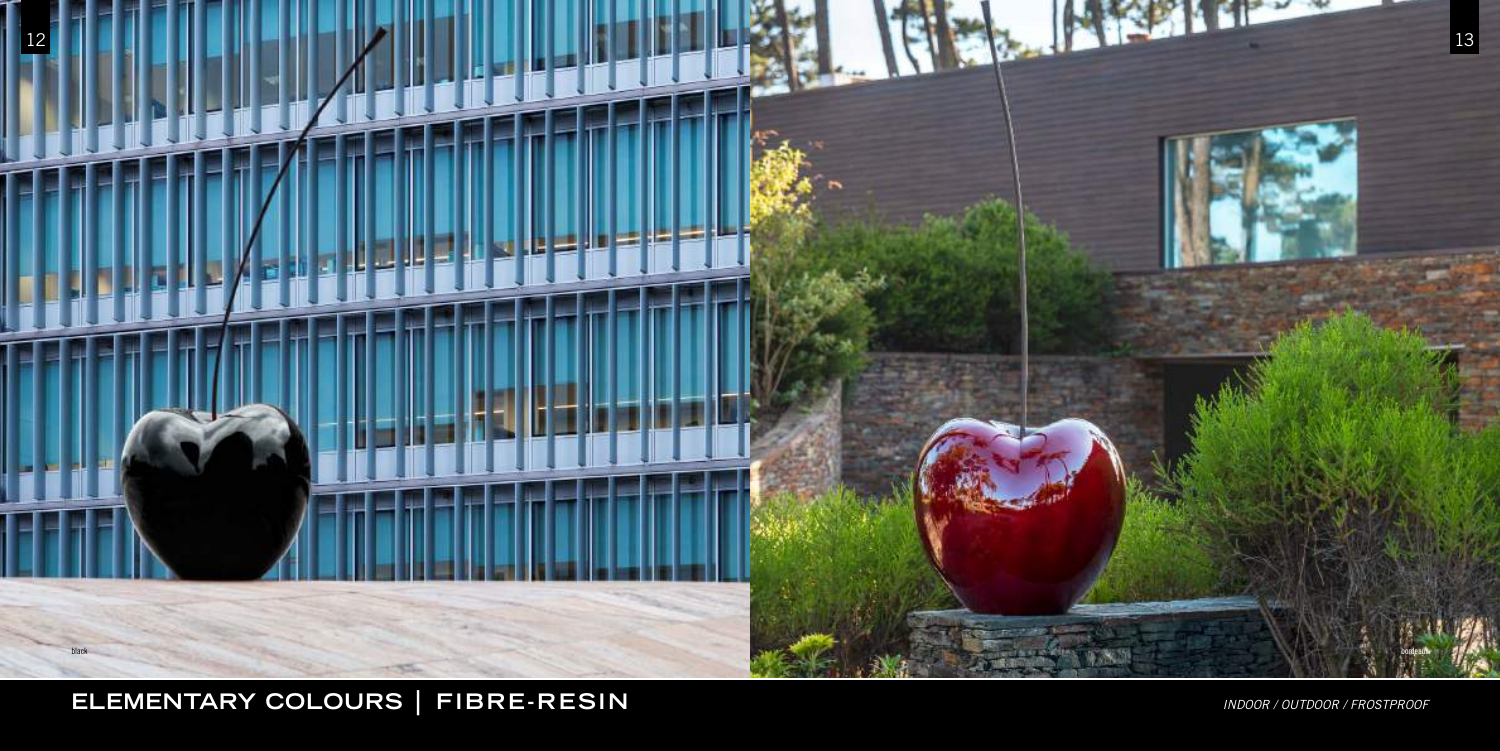

## **BRILLIANT GLAZED**

*INDOOR / OUTDOOR / NON FROSTPROOF / CERAMIC*





# **BRILLIANT GLAZED | CERAMIC** *INDOOR / OUTDOOR / NON FROSTPROOF*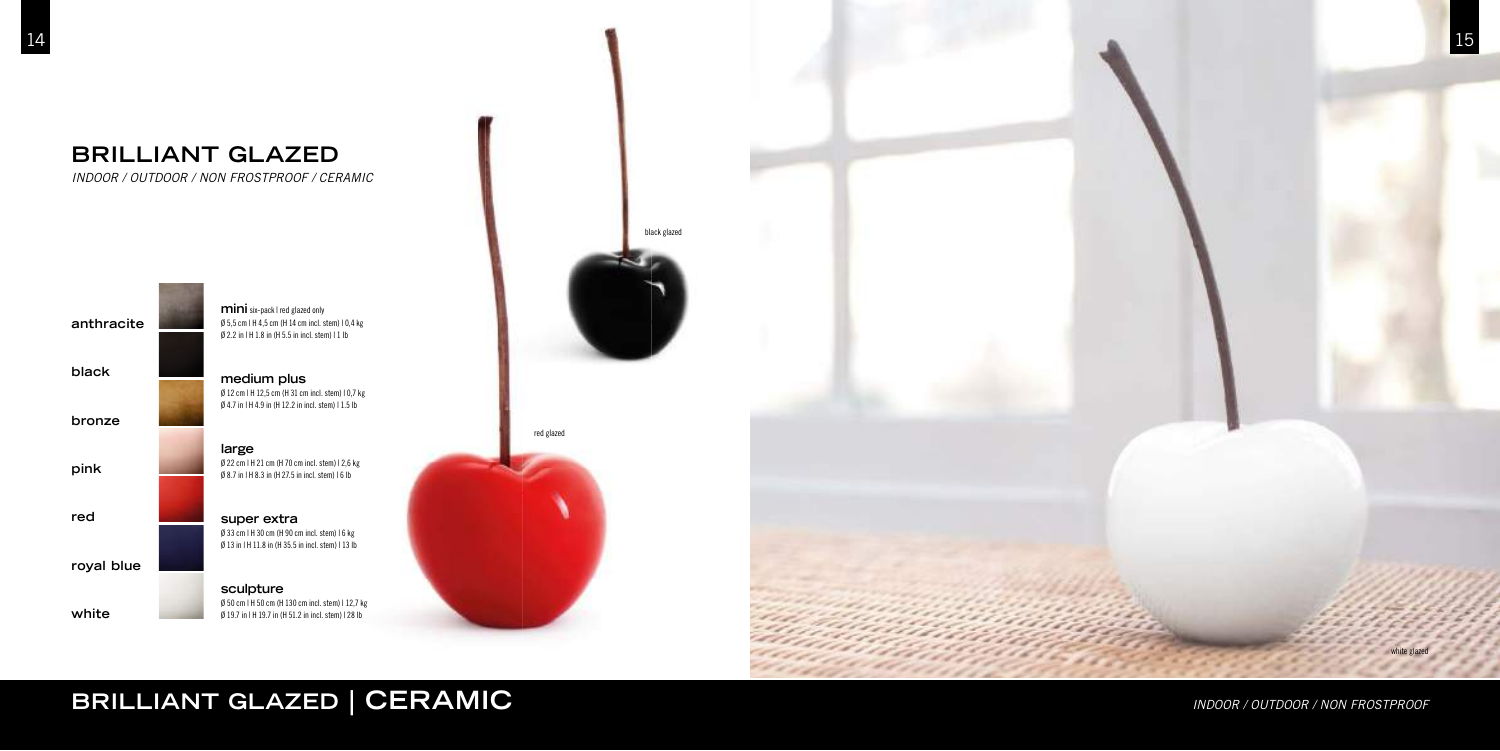**super extra** ceramic / fibre-resin Ø 33 cm | H 30 cm (H 90 cm incl. stem) | 6 kg Ø 13 in | H 11.8 in (H 35.5 in incl. stem) | 13 lb

**sculpture** ceramic / fibre-resin Ø 50 cm | H 50 cm (H 130 cm incl. stem) | 12,7 kg Ø 19.7 in | H 19.7 in (H 51.2 in incl. stem) | 28 lb

### **giant**

Ø 80 cm | H 76 cm (H 230 cm incl. cast-resin/metal stem (stem made of two screwable parts | upper part L 92 cm | lower part L 91 cm) | 40 kg Ø 31.5 in | H 29.9 in (H 90.5 in incl. cast-resin/metal stem (stem made of two screwable parts | upper part L 36 in | lower part L 31 in) | 88 lb

### **double giant**

Ø 120 cm | H 110 cm (H 307 cm incl. cast-resin/metal stem | stem made of two screwable parts | upper part L 117 cm | lower part L 130 cm) | 100 kg Ø 46.8 in | H 43 in (H 121 in incl. cast-resin/metal stem | stem made of two screwable parts | upper part L 46 in | lower part L 51 in) | 220 lb





### **medium plus**

Ø 12 cm | H 12,5 cm (H 31 cm incl. stem) | 0,7 kg Ø 4.7 in | H 4.9 in (H 12.2 in incl. stem) | 1.5 lb

### **super extra**

Ø 33 cm | H 30 cm (H 90 cm incl. stem) | 6 kg Ø 13 in | H 11.8 in (H 35.5 in incl. stem) | 13 lb

### **sculpture**

Ø 50 cm | H 50 cm (H 130 cm incl. stem) | 12,7 kg Ø 19.7 in | H 19.7 in (H 51.2 in incl. stem) | 28 lb

### **giant**

Ø 80 cm | H 76 cm (H 230 cm incl. cast-resin/metal stem (stem made of two screwable parts | upper part L 92 cm | lower part L 91 cm) | 40 kg Ø 31.5 in | H 29.9 in (H 90.5 in incl. cast-resin/metal stem (stem made of two screwable parts | upper part L 36 in | lower part L 31 in) | 88 lb

### **double giant**

Ø 120 cm | H 110 cm (H 307 cm incl. cast-resin/metal stem | stem made of two screwable parts | upper part L 117 cm | lower part L 130 cm) | 100 kg Ø 46.8 in | H 43 in (H 121 in incl. cast-resin/metal stem | stem made of two screwable parts | upper part L 46 in | lower part L 51 in) | 220 lb

### **anthracite metallic**

**blue metallic** 

**bronze metallic** 

**chrome** 

**northern light** 



**purple metallic**



**GRAFFITI** *ARTIST EDITION by Bruno | INDOOR / OUTDOOR | CERAMIC / FIBRE-RESIN* **METALLIC FINISH** *INDOOR / OUTDOOR / FROSTPROOF | FIBRE-RESIN*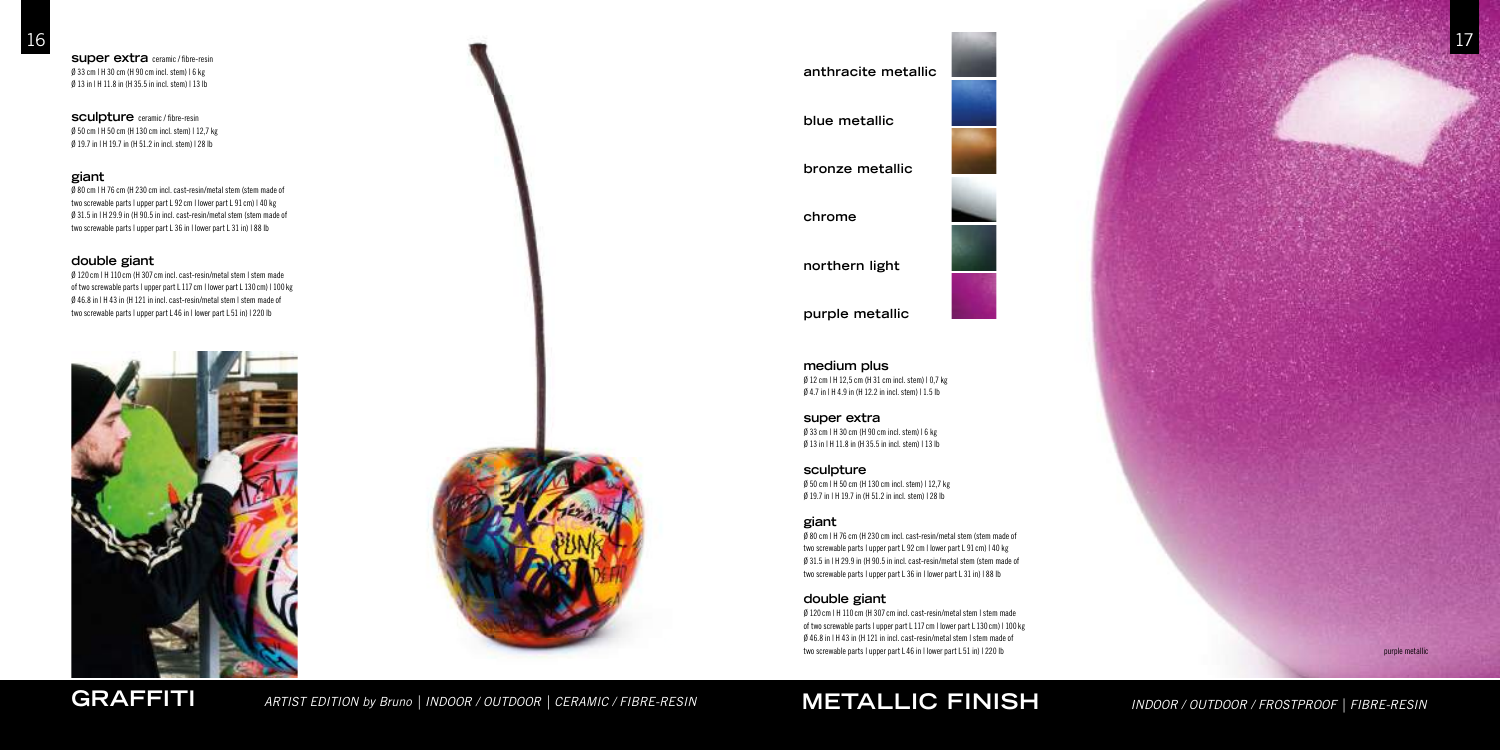